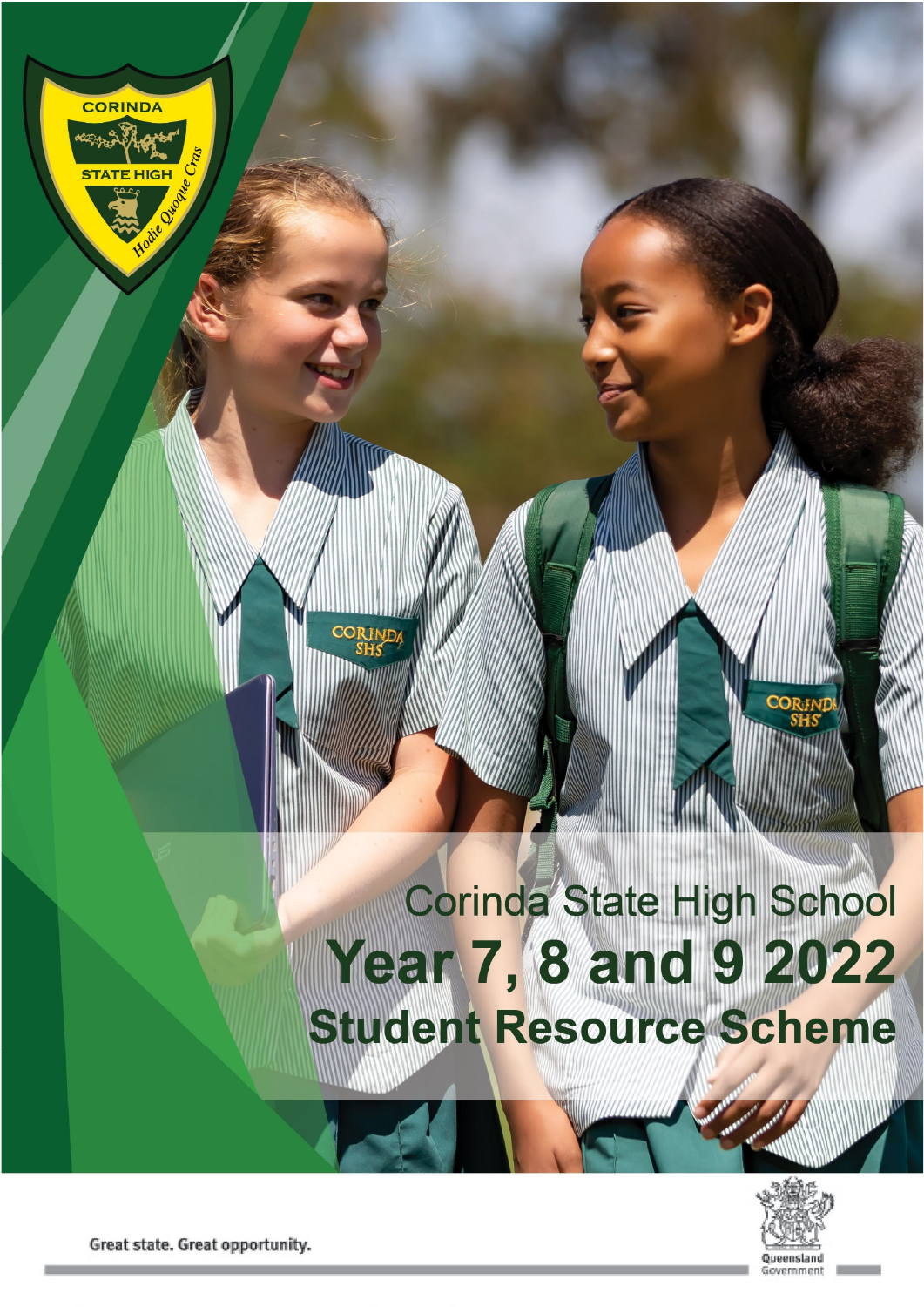

Dear Parents/Guardians

At Corinda State High School we are proud to offer a rich and varied curriculum that engages students and prepares them for a successful future. We provide a world-class standard of education for students both inside and outside the classroom.

To achieve great educational outcomes and prepare our students for their future pathways, Corinda State High School provides many resources to assist with student learning. The size, complexity and range of programs on offer at the school place demands on resourcing and the Queensland Government supports children's education by providing funding for instruction (teachers), facilities (school grounds and buildings) and administration (staff to run the school). Funding to schools does not extend to individual student resources such as textbooks, equipment for personal use and many items used by students in the classroom.

Corinda State High School offers a Student Resource Scheme (SRS) to assist parents and carers in providing the resources necessary for their student's schooling. The SRS is directed by the P&C Association by is administered by the school. The purpose of the scheme is to provide parents and carers with a cost effective alternative to purchasing textbooks, resources, consumables and materials from elsewhere, through reduced prices gained from the school's bulk purchasing processes.

The scheme operates under the policy and guidelines of the Department of Education and Training (DET) and is endorsed annually by the P&C Association.

Participation in this scheme is voluntary; however, I can sincerely say that what we are providing is exceptional value. Before you make a decision, please read the contents of this document to understand the financial saving and your obligations whilst in this scheme.

I look forward to your support in ensuring our students start day one prepared and resourced for the academic challenges ahead.

Helen Jamieson Executive Principal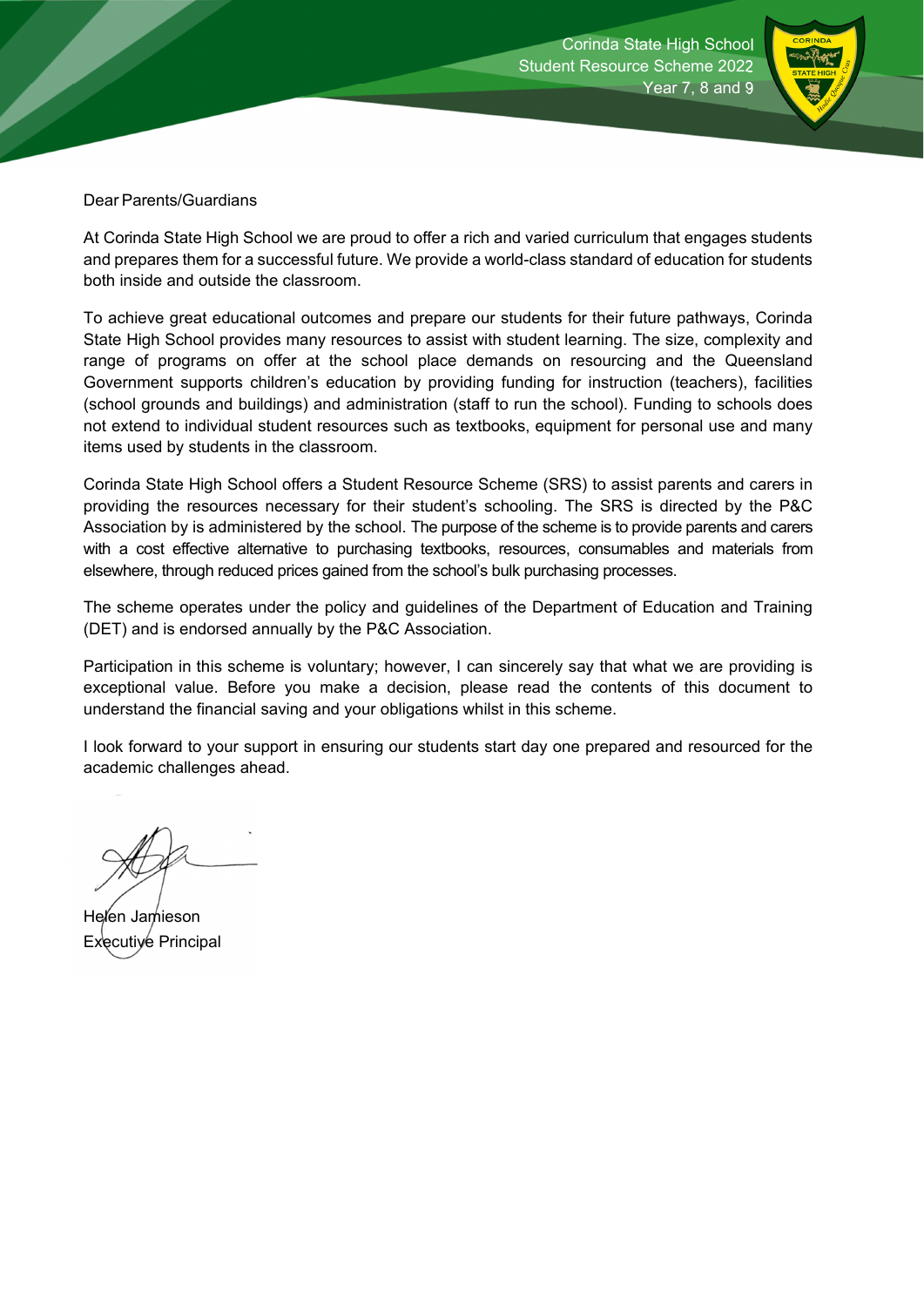

### **Summary of Fees**

The 2022 SRS fees are broken down into the following sections:

- **Part A:** Includes textbooks, student diary, student ID and general basic resources for all subject areas, applies to all students.
- **Part B:** Includes additional resource materials and consumables to enhance student learning outcomes; applies to all students.
- **Part C:** Includes fees for students enrolled in specific elective subjects years 10, 11 and 12 only.
- **Part D:** Includes fees for students enrolled in Excellence and Honours Programs.
- **Part E:** Includes fees for student enrolled in the Instrumental Music Program.
- **Part F:** Includes fees for students enrolled in a VET course years 11 and 12 only.

The SRS provides the entire package for the specified participation fee and is not available in part.

### **Textbook and Resource Allowance (TRA) Government Contribution**

Every eligible student in years 7-12 at Corinda State High School receives financial assistance from the Department of Education to offset the costs of textbooks and resources. This assistance is provided to the school once a year in the form of a Textbook and Resources Allowance (TRA). The school retains this allowance to offset the costs to parents as detailed in the fees area of this document.

The SRS invoices you receive will be the full cost (SRS Part A) of participation in the SRS minus TRA already held by the school.

### **How do I participate in the Scheme?**

Parents and carers wishing to take advantage of the services outlined and agreeing to the conditions therein should complete and return the attached SRS 2022 Participation Agreement form to the Student Services office, with payment by the due date 29/01/2022. Payment of the participation fee implies acceptance of the SRS including the Terms and Conditions, irrespective of whether or not the signed form has been returned. Parents are only required to complete the SRS Participation Agreement form once for the duration of their student's enrolment.

### **Non-Participation**

Parents and carers who do not wish to participate in the scheme should complete and tick the nonparticipation option on the agreement form and return it to the school Student Services office. These parents and guardians will receive a credit from the school to the value of the Government Allowance (TRA) for their child and will be required to provide all necessary textbooks and resources. A list of the text books and resources will be provided by the school.

### **Invoicing and Payment of Fees**

- **Part A:** will be invoiced in November 2021 and payment is required by the 29/01/2022 to ensure students have access to all textbooks and resources to begin the year.
- **Part B:** Subject levies will be invoiced in week 2 of 2022 and due by the 01/04/2022.
- **Part C:** Elective subject levies will be invoiced in week 2 of 2022 and are due by the 01/04/2022. Students are invoiced for their selected two (2) elective subjects only.
- **Part D:** Excellence and Honours programs will be invoiced in November 2021 and require full payment before commencing in the program by 28/01/2022 (with the exception of Tennis Excellence – Tennis will be due in four equal payments before the start of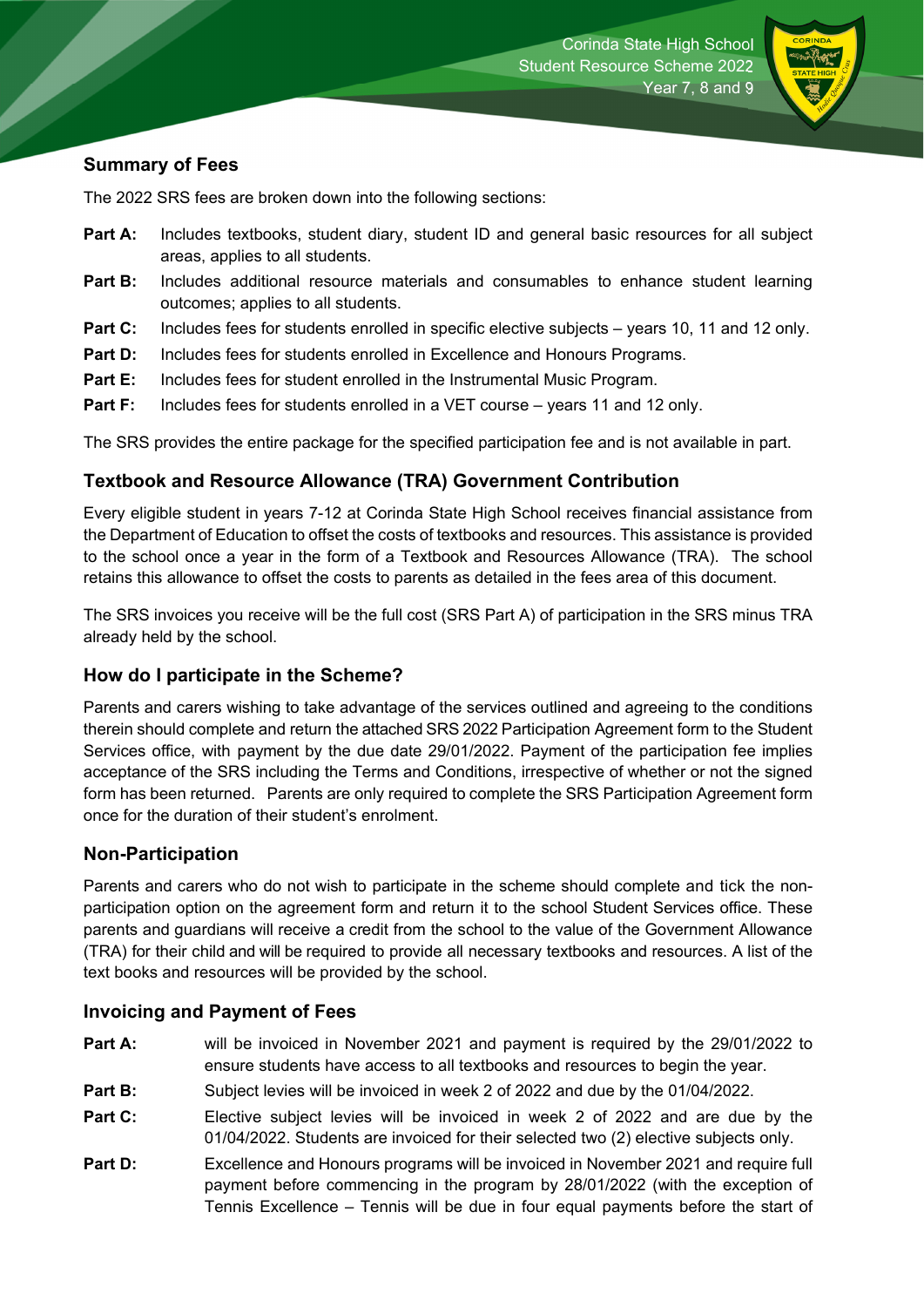

each term).

- **Part E:** Instrumental Music Program invoices will be issued in week 2 of 2022 and due by 01/04/2022.
- **Part F:** VET course payments are dependent upon the course provider.

### **Payment Plans**

Parents requesting a payment plan must have established their payment schedule before 7 February 2022 in order to prevent any delay in the issue of textbooks or resources to their student.

### **Non Payment of Fees**

Fees apply to all students and it is essential that they are paid so that resources can be provided to teachers and students in the classroom. Corinda State High School ensures that classrooms are well resourced and to a high standard. This cannot happen without your support.

Students with outstanding fees may be denied the opportunity to participate in non-compulsory school activities. Students will not be provided with resources until outstanding fees from previous year/s have been paid.

As per the terms and conditions of the SRS Participation Agreement signed by parents prior to enrolment:

- *23. Non-payment of the participation fee by designated payment date(s) may result in debt recovery action in accordance with the Department's Debt Management Procedure. In such cases, the principal may:* 
	- *Withdraw the student's participation in the SRS*
	- *Require the return of items provided by the SRS*
	- *Withhold the provision of any further items under the SRS*
	- *Refuse participation in the SRS where participation fees are overdue from a previous year*
	- *Exclude the student from optional, non-curricular activities; and/or*
	- *Initiate debt recovery action*

### **Pro-Rata Refunds**

Student/s leaving the school or transferring to another may be entitled to a pro-rata refund of fees paid to the school and the Textbook and Resource Allowance. The pro-rata refund is based on a 40-week school year, and excludes costs of ID card, student planner, online subscriptions, workbooks and the non-refundable confirmation fee. Please refer to the school website for the Refund policy.

### **Student Services**

Our Student Services is located in D Block and can be accessed by entering the Administration on any school day between the hours of 8.00 am and 1.30 pm. Trading hours are extended in the first and final weeks of each school year and can be found on our school website. Please note that for security reasons, Education Queensland does not permit payment details to be taken over the telephone.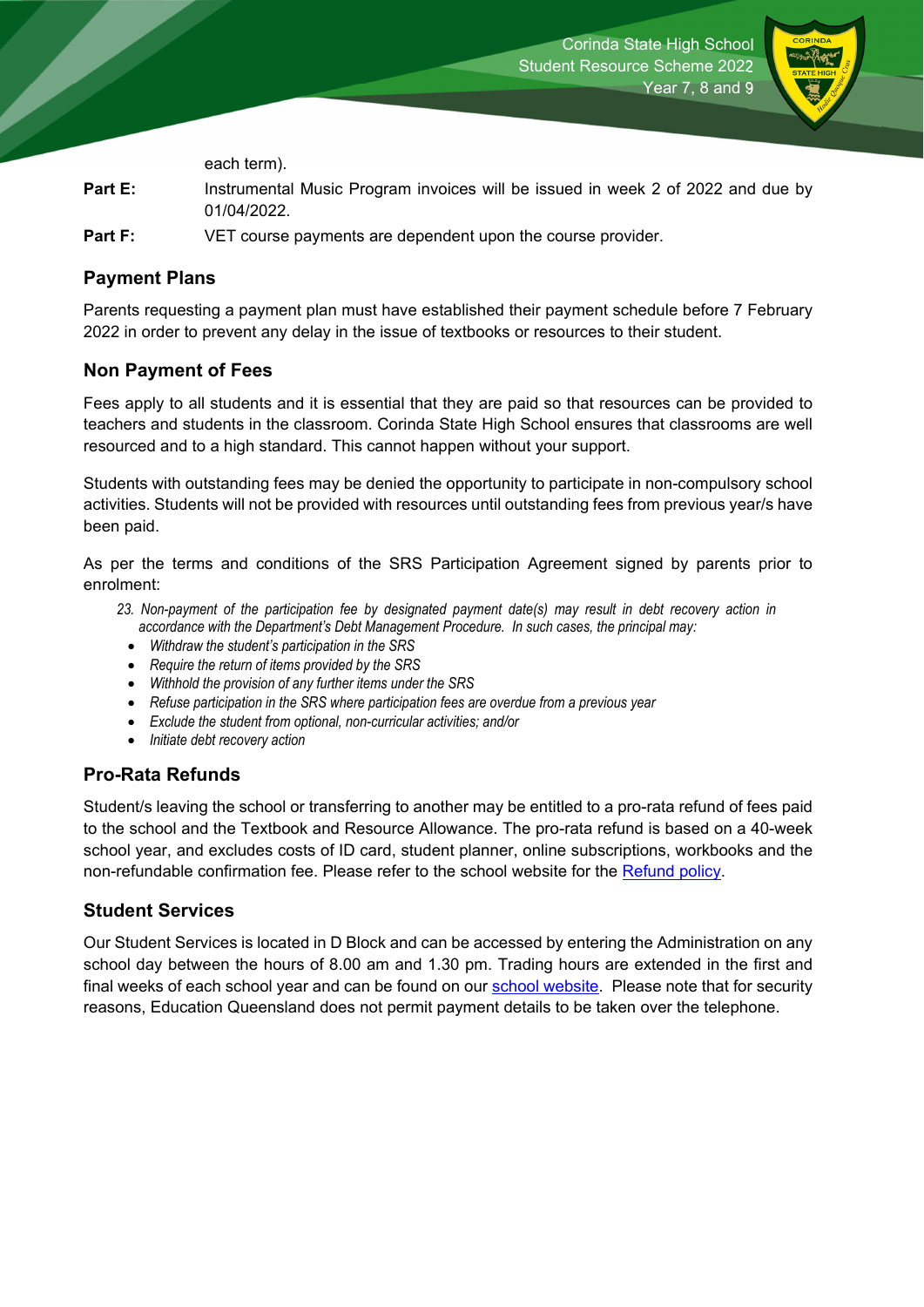

# **Resource Scheme – Part A & B**

| These fees apply to<br><b>PART A: STUDENT RESOURCE SCHEME</b><br>all year 7,8 & 9<br>Part A invoiced: 09/11/2021<br>Payment Due: 29/01/2022<br>students |                                                                                                                                                                                                                                                                                                                                                                                                                                                                                                                                                                                                                                                                                                                                                                                                                                               |                                                     |
|---------------------------------------------------------------------------------------------------------------------------------------------------------|-----------------------------------------------------------------------------------------------------------------------------------------------------------------------------------------------------------------------------------------------------------------------------------------------------------------------------------------------------------------------------------------------------------------------------------------------------------------------------------------------------------------------------------------------------------------------------------------------------------------------------------------------------------------------------------------------------------------------------------------------------------------------------------------------------------------------------------------------|-----------------------------------------------------|
| <b>All Subject Areas</b>                                                                                                                                | Inclusive of core curriculum learning resources:<br>teacher prepared materials for distribution,<br>$\bullet$<br>photocopying of class resources,<br>$\bullet$<br>textbooks (hardcopy and online, class set of books, novels,<br>$\bullet$<br>eBooks, eLearning platforms (e.g. Turnitin and ClickView),<br>atlas, dictionary, thesaurus,<br>general classroom consumables,<br>ID Card, Student Diary<br>$\bullet$<br>personal printing allowance<br>$\bullet$<br>administration of the SRS<br>$\bullet$<br>Online programs not limited to: Education Perfect, Write that<br>$\bullet$<br>essay, Accelerated Reader, Smartlab, Problemo, STILE<br>PPE and supplies for experiments<br>$\bullet$<br>English Grin & Tonic performance and guest authors<br>$\bullet$<br>First YONDR pouch<br>$\bullet$<br>Access to storage locker<br>$\bullet$ | \$405.00                                            |
| <b>TOTAL PART A</b>                                                                                                                                     |                                                                                                                                                                                                                                                                                                                                                                                                                                                                                                                                                                                                                                                                                                                                                                                                                                               | \$405.00                                            |
| <b>PART B: SUBJECT / SCHOOL FEES</b><br>Part B invoiced: 05/02/2022                                                                                     | Payment Due: 01/04/2022                                                                                                                                                                                                                                                                                                                                                                                                                                                                                                                                                                                                                                                                                                                                                                                                                       | These fees apply to<br>all year 7,8 & 9<br>students |
| <b>SPORT</b>                                                                                                                                            | <b>District Affiliation Fee</b><br>(compulsory registration requirement for all students from all state schools)                                                                                                                                                                                                                                                                                                                                                                                                                                                                                                                                                                                                                                                                                                                              | 15.00<br>\$                                         |
| <b>STUDENT WELLBEING</b>                                                                                                                                | Social and emotional development programs<br>Positive Education & wellbeing programs<br>Student leadership programs<br><b>Career Education programs</b>                                                                                                                                                                                                                                                                                                                                                                                                                                                                                                                                                                                                                                                                                       | 35.00<br>\$                                         |
| <b>TECHNOLOGY</b><br><b>SERVICE LEVY</b>                                                                                                                | Services over and above what the government provides<br>including basic diagnosis and advice for BYOD devices,<br>hot-swap program and Liaison with vendors for repairs,<br>warranty claims and accidental damage claim support.<br>Onsite management support, user and network connection,<br>software use and hardware maintenance advice.                                                                                                                                                                                                                                                                                                                                                                                                                                                                                                  | \$50.00                                             |
| <b>ELECTIVE SUBJECTS</b>                                                                                                                                | Each student studies two elective subjects per year:<br>(except students in Elective Programs of Excellence)<br>Agricultural Technology (supply of horticultural/animal resources)<br>Art & Digital Design Art (art supplies and equipment)<br>Graphics & Design (supplies, software and 3D printers)<br>Digital Technology (robotics, software and webpage development)<br>Performing Arts (costumes, props, scripts and audio recordings)<br>Industrial Technology (building materials)<br>Food Technology (ingredients for cooking)<br>Fashion Design Technology (textiles and supplies)                                                                                                                                                                                                                                                   | 100.00<br>\$                                        |
| <b>TOTAL PART B</b>                                                                                                                                     |                                                                                                                                                                                                                                                                                                                                                                                                                                                                                                                                                                                                                                                                                                                                                                                                                                               | 200.00<br>S                                         |
| <b>TOTAL PART A AND B</b>                                                                                                                               | FEE APPLIES TO ALL YEAR 7,8 & 9 STUDENTS $\rightarrow$                                                                                                                                                                                                                                                                                                                                                                                                                                                                                                                                                                                                                                                                                                                                                                                        | \$605.00                                            |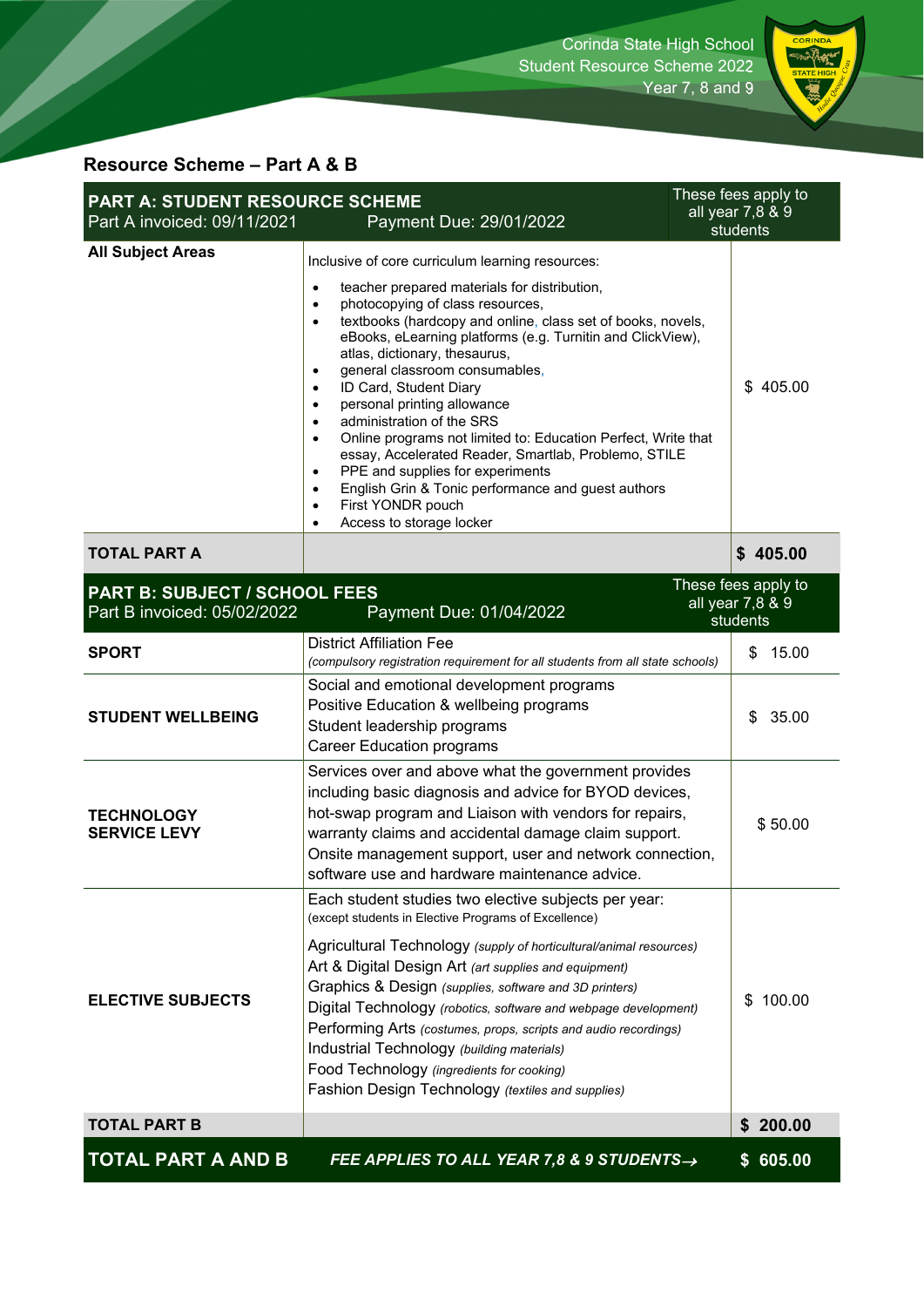

# **Resource Scheme – Part C, D & E**

# **PART C: ELECTIVE SUBJECT FEES**

Not applicable for<br>year 7,8 & 9

Elective subject levies apply to years 10, 11 & 12 only

| <b>PART D: EXCELLENCE AND HONOURS</b><br><b>PROGRAMS FEES</b><br>Part D invoiced: 09/11/2021<br>Payment Due: 25/01/2022 |                                                                                       | These fees apply<br>to students enrolled only |                                               |               |
|-------------------------------------------------------------------------------------------------------------------------|---------------------------------------------------------------------------------------|-----------------------------------------------|-----------------------------------------------|---------------|
|                                                                                                                         |                                                                                       | <b>YEAR 7</b>                                 | <b>YEAR 8</b>                                 | <b>YEAR 9</b> |
| <b>ACADEMIC</b>                                                                                                         | <b>Platinum Honours</b>                                                               | \$240.00                                      | \$255.00                                      | \$250.00      |
|                                                                                                                         | Maths / Science Honours                                                               | \$150.00                                      | \$165.00                                      | \$185.00      |
|                                                                                                                         | English / Humanities Honours                                                          | \$110.00                                      | \$110.00                                      | 85.00<br>\$   |
| <b>ELECTIVE</b>                                                                                                         | Engineering, Design & Technology Program                                              | \$<br>85.00                                   | \$<br>85.00                                   | \$<br>85.00   |
|                                                                                                                         | <b>Culinary Program</b>                                                               | 150.00<br>\$                                  | \$150.00                                      | \$150.00      |
|                                                                                                                         | Visual Art Program                                                                    | \$145.00                                      | \$150.00                                      | \$160.00      |
|                                                                                                                         | Music Program                                                                         | \$160.00                                      | \$175.00                                      | \$175.00      |
| <b>SPORTING</b>                                                                                                         | Dance Program                                                                         | \$190.00                                      | \$160.00                                      | \$180.00      |
|                                                                                                                         | Football (Soccer) Program<br>An additional fee for playing kit will apply             | 250.00<br>\$                                  |                                               |               |
|                                                                                                                         | <b>Tennis Program</b>                                                                 | \$2,000.00                                    |                                               |               |
| <b>PART E: INSTRUMENTAL MUSIC</b><br>Part E invoiced: 29/01/2022<br>Payment Due:<br>01/04/2022                          |                                                                                       |                                               | These fees apply only<br>to students enrolled |               |
| <b>PERFORMING</b><br><b>ARTS</b>                                                                                        | Brass Levy - music, workshops, competition<br>fees, transport and consumables         | 100.00<br>\$                                  |                                               |               |
|                                                                                                                         | Drumline Levy - music, workshops,<br>competition fees, transport and<br>consumables   | \$100.00                                      |                                               |               |
|                                                                                                                         | Strings Levy - music, workshops,<br>competition fees, transport and<br>consumables    | \$100.00                                      |                                               |               |
|                                                                                                                         | Percussion Levy - music, workshops,<br>competition fees, transport and<br>consumables | \$100.00                                      |                                               |               |
|                                                                                                                         | Woodwind Levy - music, workshops,<br>competition fees, transport and<br>consumables   |                                               | \$100.00                                      |               |
|                                                                                                                         | <b>Instrument Hire</b>                                                                |                                               | \$100.00                                      |               |

*\*All fees are approximate at time of print and subject to change without notice*